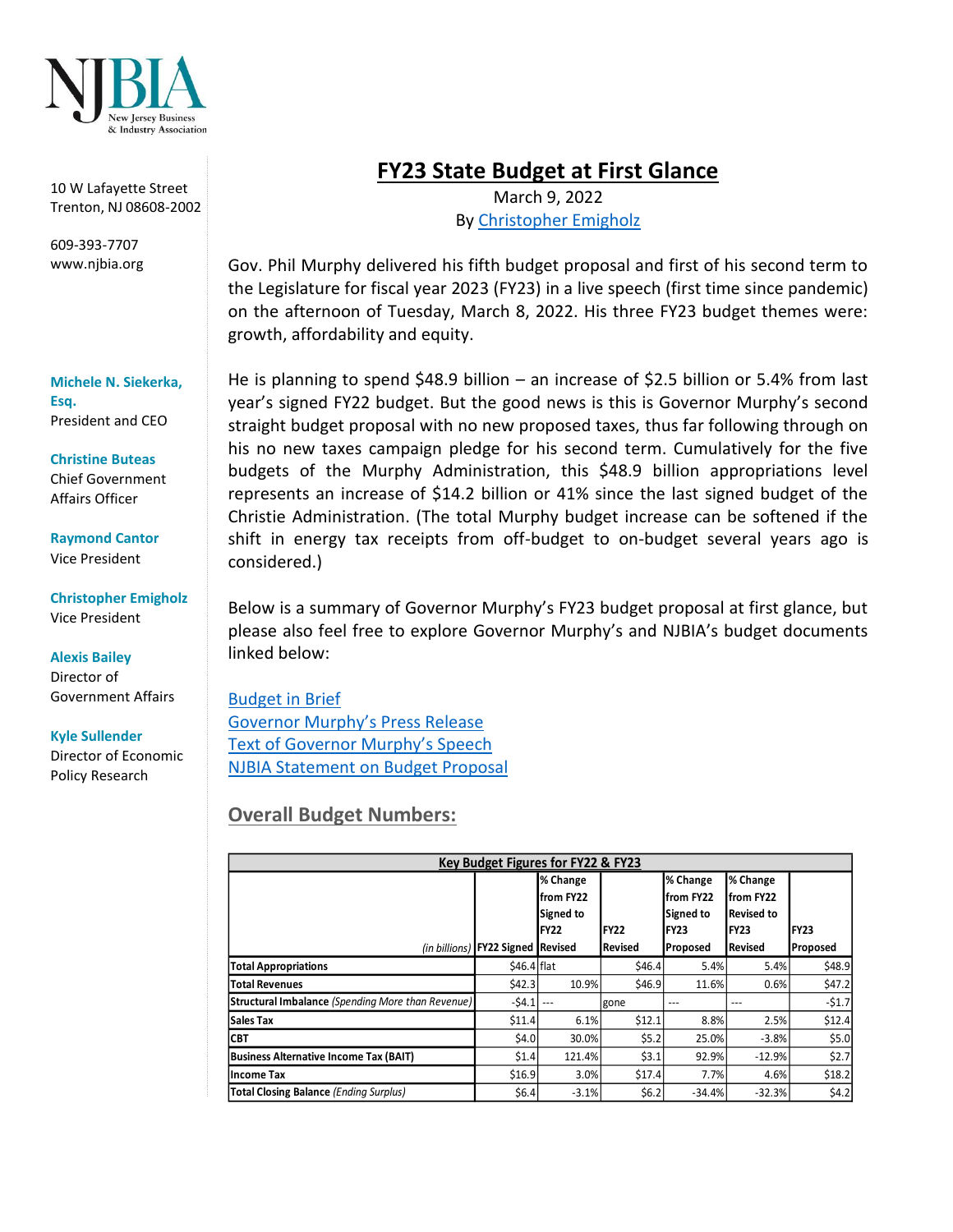## **What Business Should Like:**

Fiscal Responsibility

- This is the second straight (and following his campaign pledge) of Governor Murphy's five budget proposals that does not propose any new taxes, fees or fare hikes.
- The proposed FY23 budget includes the second straight 100% pension payment and largest in state history at \$6.8 billion.
- This budget puts over \$2 billion back into the rainy-day fund. Quickly, the fund now has \$4.5 billion after it was depleted to make up for the pandemic-caused FY20 shortfall.
- The FY23 budget includes a \$4.2 billion ending surplus.
- The Governor announced that he was making an additional FY22 \$1.3 billion deposit in the Debt Defeasance and Prevention Fund.
- \$23.8 million in corrections savings
- Path to Progress implementation:
	- o \$5 million to implement new school regionalization law
	- o \$5 million for special education section in Office of Administrative Law

Responsible Pro-Business Investments

- \$50 million more for additional funding for Main Street Recovery Finance Program
- \$35 million for Strategic Innovation Centers
- \$20 million for new Business Attraction and Marketing program
- \$1.5 million funding increase for the NJ Commission on Science, Innovation & Technology
- Increase half million dollars to \$2.5 million for the NJ Manufacturing Extension Program (NJMEP)
- \$65 million for new real estate initiatives including:
	- o \$20 million for Diverse Developer Fund
	- o \$20 million for transit development
	- o \$25 million for stranded asset redevelopment fund
- Start process in 2022 to auction \$300 million for Innovation Evergreen Fund
- Funding first recipients of new STEM loan redemption program
- \$15 million in federal funds for Unemployment Processing Modernization and Improvements
- Infrastructure Investments:
	- $\circ$  \$27.1 million more for electric vehicle infrastructure
	- o Additional \$10 million for IT Systems Modernization
	- o Maintain \$60 million to support the continued Drinking Water and Clean Water Infrastructure Fund
	- $\circ$  \$430 million investment in school construction and renovation
	- $\circ$  \$400 million in new capital facilities funding for higher education
- Workforce development funding: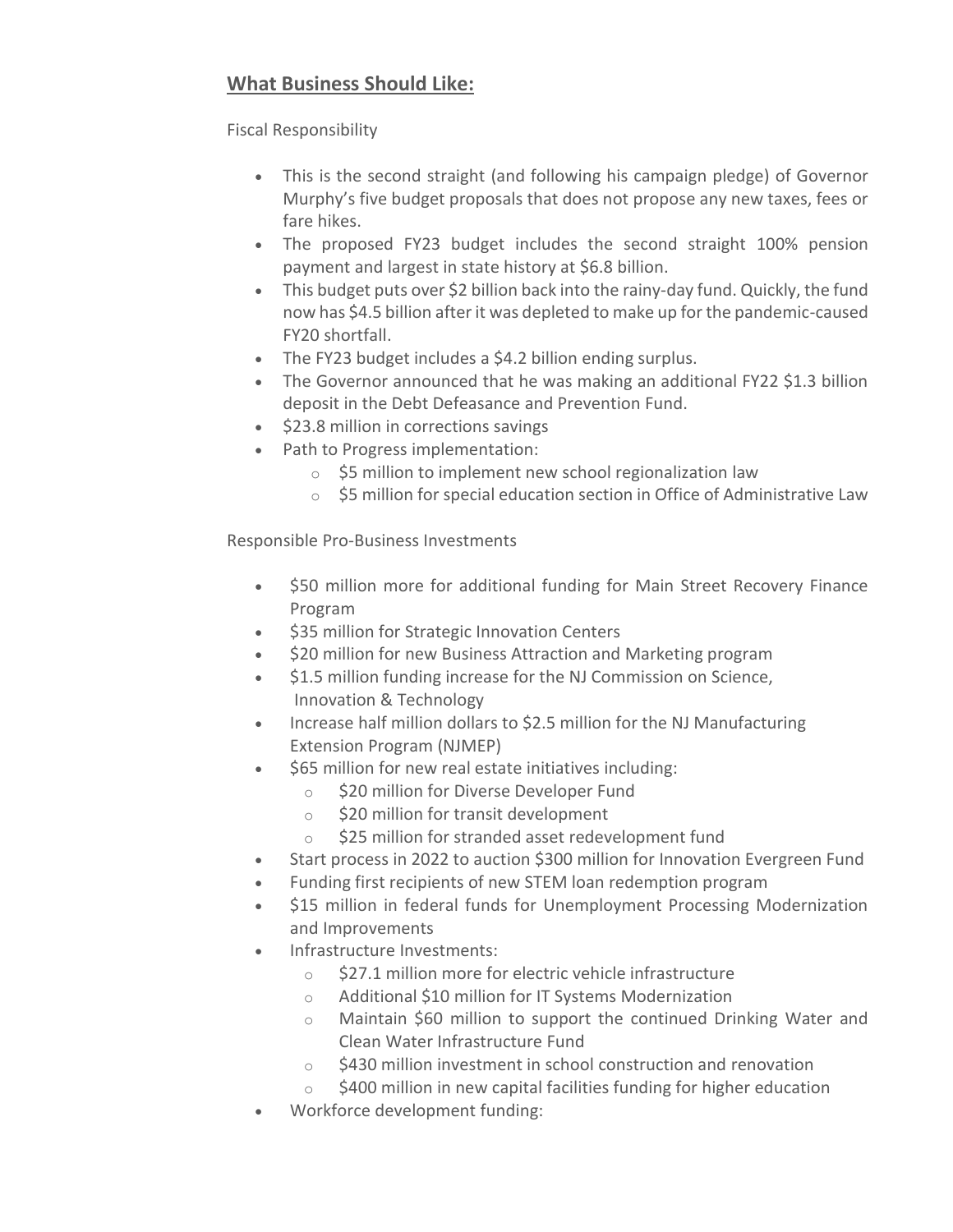- $\circ$  Plans to use federal recovery funds for green infrastructure, child care and health care training
- o \$5 million for NJ Wind Institute for Innovation & Training
- o Maintains \$22.5 million for the Workforce Development Partnership Fund to support apprenticeship and other training programs
- $\circ$  \$2.5 million more for new Pay It Forward public-private partnership training program for the low-income and underserved
- o \$4 million for CCOG-County Vo-tech Pilot
- \$300 million from ARPA funds for new Affordable Housing Production Fund which will complete 3,300 new housing units - all affordable housing projects from Mt. Laurel settlement
- New supports aligned with business community's support for the disabled community:
	- $\circ$  \$31.3 million for direct support professionals and \$10.4 million to address wage compression among supervisors
	- o \$5 million from federal funds for new Disability Information Hub

#### Tax & Fee Relief

- Enhanced Homestead property tax relief program now called ANCHOR
	- o \$900 million which is \$550 million increase over Homestead
	- o Average benefit of \$700 to more than 1.15 million homeowners and up to \$250 more than 600,000 renters
- Fee holidays for:
	- o Driver's license renewal
	- o Marriage license
	- o Certain health care professional licenses
	- o State parks

### **Concern about Over-Spending & Lack of Business Relief:**

- Just as last year, NJBIA is again disappointed to see a structural imbalance within the budget as spending is \$1.7 billion more than revenue (\$48.9 million in appropriations versus \$47.2 billion revenues). Technically the budget is balanced because of surpluses, but it is not sustainable and will create future pressure for harmful tax increases.
- NJBIA also continues to be disappointed in the consistent under-estimating of revenues with FY22's major revenues being \$4 billion above projections just a few months after the budget was signed, and now the new proposed budget appears to possibly do the same thing only projecting a 0.6% increase in FY23 revenues
- Despite a record spending level of \$48.9 billion, which is \$2.5 billion more than last year and \$14.2 billion/41% more than the last budget signed by Governor Christie, there does not appear to be as much direct relief for the businesses that struggled during the pandemic, especially our small businesses, as NJBIA hoped. There is little direct funding for business relief programs. There is no business tax cut with the ANCHOR program specifically excluding businesses,